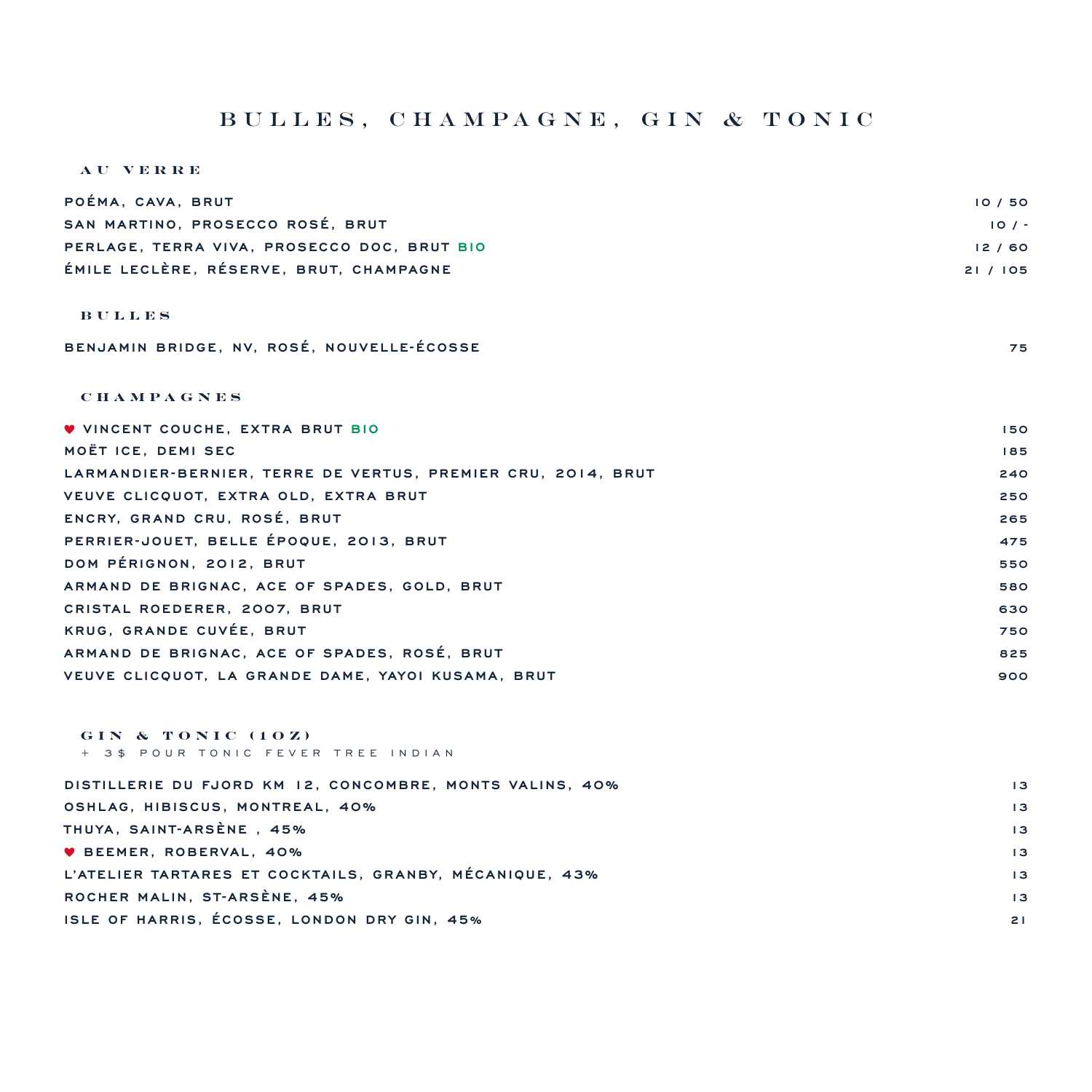## Cocktails Maison

### **SIGNATURES**

| <b>MEXICO MILANO</b><br>MEZCAL SOMBRA, CAMPARI, JUS DE LIME, JUS DE PAMPLEMOUSSE, SIROP D'AGAVE, MENTHE                                       | 15              |
|-----------------------------------------------------------------------------------------------------------------------------------------------|-----------------|
| <b>SICILIA</b><br>UBALD ROUTE 363 VODKA, LIMONCELLO, PURÉE DE FRAISES, JUS DE LIME, PERLES AU BALSAMIQUE, MENTHE                              | 15              |
| <b>BRISE PRINTANIÈRE</b><br>GREY GOOSE LA POIRE VODKA. ST-GERMAIN, JUS DE CITRON, LIMONADE, CONCOMBRE                                         | 16              |
| HIBISCUS FIZZ<br>GIN OSHLAG HIBISCUS. THÉ GLACÉ OPHELIA. MOUSSEUX. SIROP DE CERISES NOIRES FILTHY'S                                           | 6               |
| <b>CLASSIQUES</b>                                                                                                                             |                 |
| <b>COSMOPOLITAN</b><br>GREY GOOSE VODKA, COINTREAU, SIROP DE LIME MONSIEUR COCKTAIL,<br>JUS DE CANNEBERGES, ZESTE D'ORANGE                    | $\overline{14}$ |
| <b>BOULEVARDIER</b><br>CAMPARI, WOODFORD RESERVE, ANSELMO RESERVA VERMOUTH, SIROP D'ÉRABLE                                                    | 16              |
| <b>BOURBON LIMONADE</b><br>WOODFORD RESERVE, JUS DE CITRON FRAIS, SIROP SIMPLE, MENTHE                                                        | 6               |
| DARK 'N STORMY<br>RHUM KRAKEN, THE GREAT JAMAICAN GINGERBEER, JUS DE LIME                                                                     | 16              |
| <b>G&amp;T OPHELIA</b><br>GIN BEEMER. TONIC QUÉBÉCOIS MONSIEUR COCKTAIL.<br>TONIC FEVER TREE INDIAN, LIQUEUR DE VIOLETTE, JUS DE CITRON, THYM | 16              |
| <b>MARGARITA</b>                                                                                                                              | 16              |
| EL JIMADOR TEQUILA, PIERRE FERRAND DRY CURACAO, JUS D'ANANAS, JUS DE LIME, BITTERS CELERI                                                     |                 |
| <b>OLD FASHIONED</b><br>BUFFALO TRACE, PÊCHES FUMÉES, SIROP UNIVERSEL MONSIEUR COCKTAIL, BITTERS ANGOSTURA                                    | 6               |
| PISCO SOUR                                                                                                                                    | 6               |
| EL GOBERNATOR PISCO, JUS DE CITRON, SIROP D'AGAVE, ORANGE, BLANC D'ŒUF, BITTERS ANGOSTURA                                                     |                 |
| FRESCA (SANS ALCOOL)                                                                                                                          |                 |

| LA MÉDITERRANÉE                                                                  | 7.5 |
|----------------------------------------------------------------------------------|-----|
| GRENADINE DU TERROIR MONSIEUR COCKTAIL, SIROP DE PAMPLEMOUSSE MONSIEUR COCKTAIL. |     |
| EAU PÉTILLANTE, MENTHE                                                           |     |
| THÉ GLACÉ OPHÉLIA                                                                | 7.5 |
| THÉ BLANC CAMELIA SINENSIS. FRUITS ET HERBES DU MOMENT                           |     |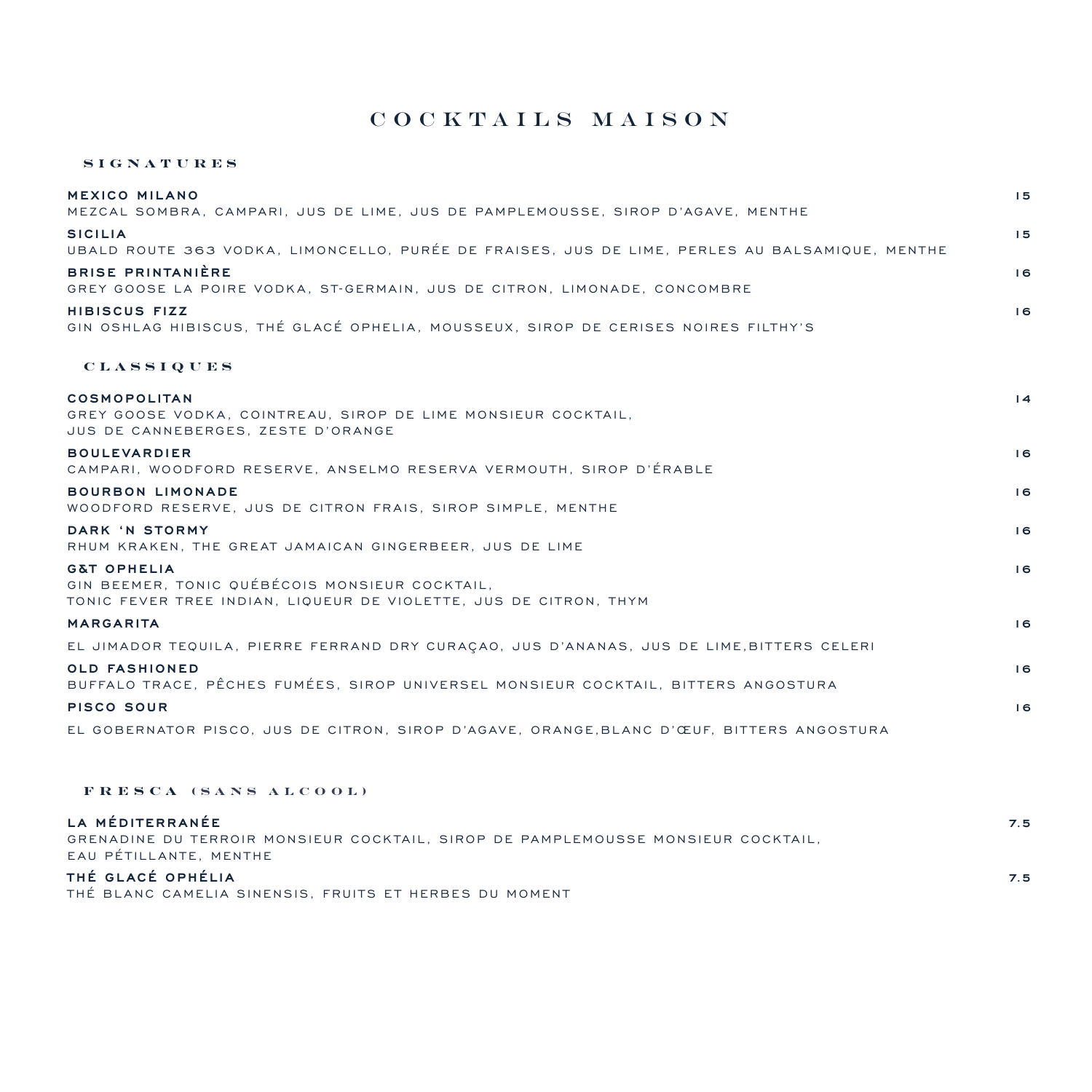# bière & saké

### **BIÈRE EN BOUTEILLE**

| BUDWEISER, ÉTATS-UNIS, BLONDE, 5%            | 7.5 |
|----------------------------------------------|-----|
| PERONI LIBERA. ITALIE. LAGER SANS ALCOOL. 0% | 8   |
| CORONA, MEXIQUE, LAGER, 4%                   | 8.5 |
| PERONI, ITALIE, LAGER 5.1%                   | 9   |
|                                              |     |

#### **B I È R E E N F U T**

| CHEVAL BLANC, QUÉBEC, BLANCHE, 5%            | 7.5 |
|----------------------------------------------|-----|
| GRIFFON ROUSSE, QUÉBEC, ROUSSE, 5%           | 7.5 |
| BUD LIGHT, ÉTATS-UNIS, BIÈRE LÉGÈRE, 4%      | 7.5 |
| HOEGAARDEN, BELGIQUE, BLANCHE, 5%            | 8.5 |
| SAM ADAMS '76, ÉTATS-UNIS, LAGER & ALE, 4.7% | 8.5 |
| ST-AMBROISE, QUÉBEC, NEW ENGLAND IPA, 6,2%   | 8.5 |
| STELLA ARTOIS. BELGIQUE, LAGER, 5%           | 8.5 |

### **SAKÉ**

| SAYURI NIGORI 300ML (FRAIS, ONCTUEUX, SUCRÉ)                               | 26  |
|----------------------------------------------------------------------------|-----|
| GEKKEIKAN BLACK & GOLD 750ML (FRUITÉ, CANTALOUP, ROBUSTE, ÉQUILIBRÉ)       | 42  |
| KARAKU KYO-NO-KOTO JUNMAI GINJO 720ML (ÉLÉGANT, FLORAL, SOYEUX)            | 69  |
| V ZAKU MIYABI-NO-TOMO JUNMAI GINJO 720ML (FRUITÉ, PAPAYE, VANILLÉ, SOYEUX) | 75  |
| TSUKI NO KATSURA I WAI JUNMAI 720 (RICHE, FLORAL, NOTES D'AGRUMES)         | 100 |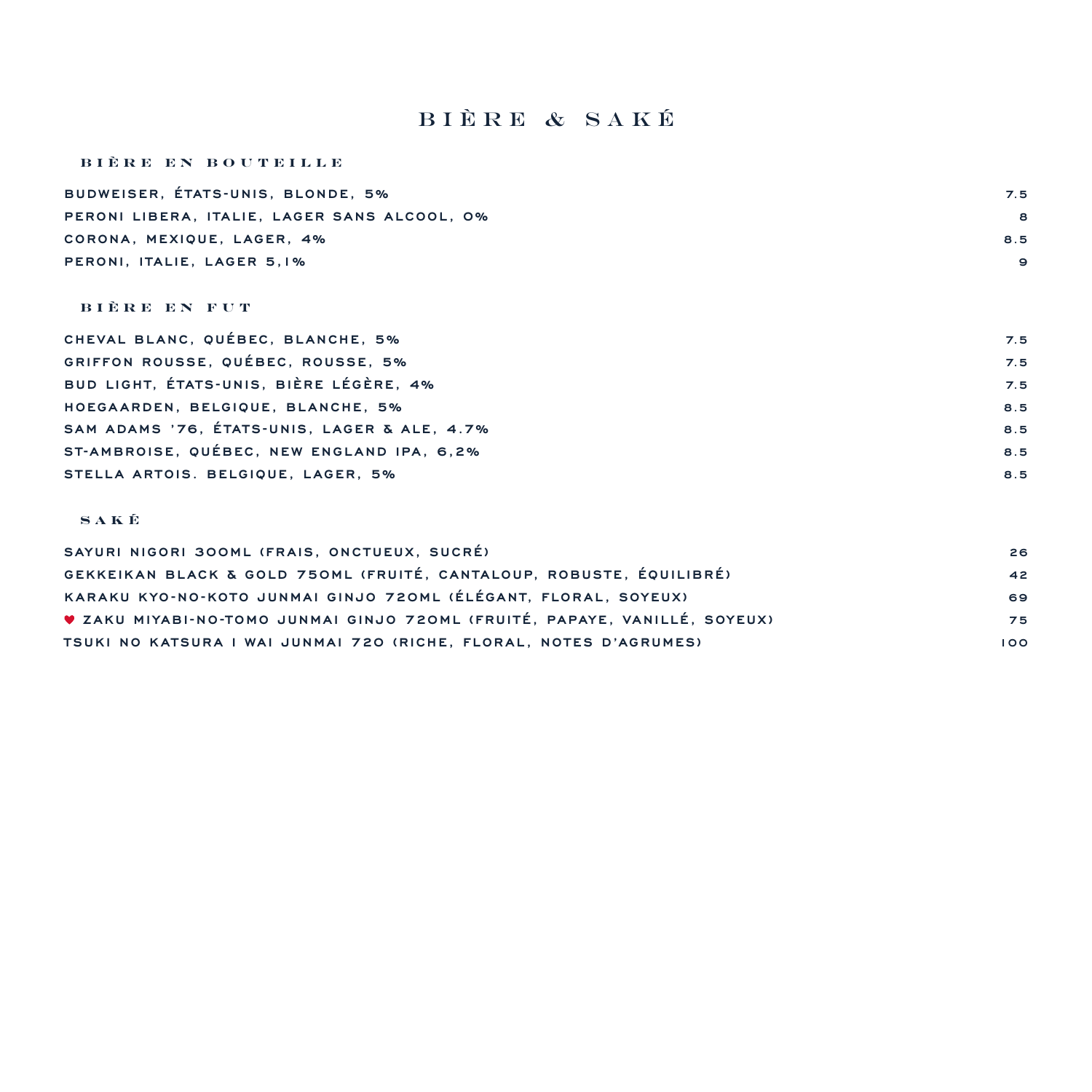## Au Verre

#### **VIN BLANC**

| RODNEY STRONG, CHARDONNAY, 2019, CALIFORNIE                           |               | 11/55   |
|-----------------------------------------------------------------------|---------------|---------|
| BENNATI, ROCCA BASTIA, PINOT GRIGIO, VÉNÉTIE                          |               | 12/60   |
| MENADE, VERDEJO, 2019, RUEDA BIO                                      |               | 12/60   |
| CECILLA BERETTA. BROGNOLIGO. SOAVE CLASSICO. 2020. VÉNÉTIE            |               | 13/66   |
| RUHLMANN, RIESLING, ALSACE, 2019, FRANCE BIO                          |               | 13/66   |
| STEPHEN VINCENT, CHARDONNAY, NORTH COAST, 2019, CALIFORNIE            |               | 13/66   |
| J.BAMBARA, LA FUITE, ALIGOTÉ, 2017, BOURGOGNE                         |               | 13/7    |
| CHÂTEAU DE SANCERRE, SANCERRE, 2020, LOIRE                            |               | 14/71   |
| TROIS MOINEAUX, SHOEMAKER, VIDAL, ORANGE, 2020, NIAGARA               | <b>IOOOML</b> | 14/84   |
| DOMAINE BOUTHENET-CLERC, AU PARADIS, BOURGOGNE, 2019, FRANCE          |               | 18 / 90 |
| <b>V DOMAINE LOUIS MICHEL, VIEILLES VIGNES, CHABLIS, 2020, FRANCE</b> |               | 19/95   |
| CHÂTEAU ARMAJAN DES ORMES. SAUTERNES. 2016 (LIQUOREUX)                |               | $22/ -$ |

#### **VIN ROUGE**

| BASILE, SANGIOVESE, CARTACANTA, 2018, MONTECUCCO BIO               | 11/55    |
|--------------------------------------------------------------------|----------|
| BERTANI, VALPOLICCELA RIPASSO, 2019, VÉNÉTIE                       | 12/60    |
| TOMASSETTI. VINO ROSSO. MERLOT/SANGIOVESE/CABERNET. LES MARCHES    | $12/ -$  |
| BAGLIO ORO, NERO D'AVOLA RISERVA, 2016, SICILE                     | 13/7     |
| HAYES VALLEYS, CABERNET SAUVIGNON, 2019, CENTRAL COAST             | 14/71    |
| CA'DEL BAIO, LANGHE, NEBBIOLO, PIÉMONT, 2020, ITALIE               | 15/75    |
| CASTELLO DI SELVOLE, CHIANTI RISERVA, 2014, TOSCANE                | 15/      |
| THUNEVIN, L'ENCLOS DE VIRGINIE, MERLOT, BORDEAUX, 2016, FRANCE     | 15/75    |
| <b>V JUSTIN, CABERNET SAUVIGNON, PASO ROBLES, 2018, CALIFORNIE</b> | 21/105   |
| ALBINO ARMARI. AMARONE DELLA VALPOLICELLA. 2016. VÉNÉTIE           | 22/110   |
| CAYMUS, ZINFANDEL, 2019, NAPA VALLEY                               | 26 / 130 |
| TRAPICHE, ISCAY, MALBEC / CABERNET FRANC, 2014, MENDOZA (CORAVIN)  | 31 / 155 |
|                                                                    |          |

### **VIN ROSÉ**

**GÉRARD BERTRAND, SOURCE OF JOY, 2019, LANGUEDOC BIO 13 / 66**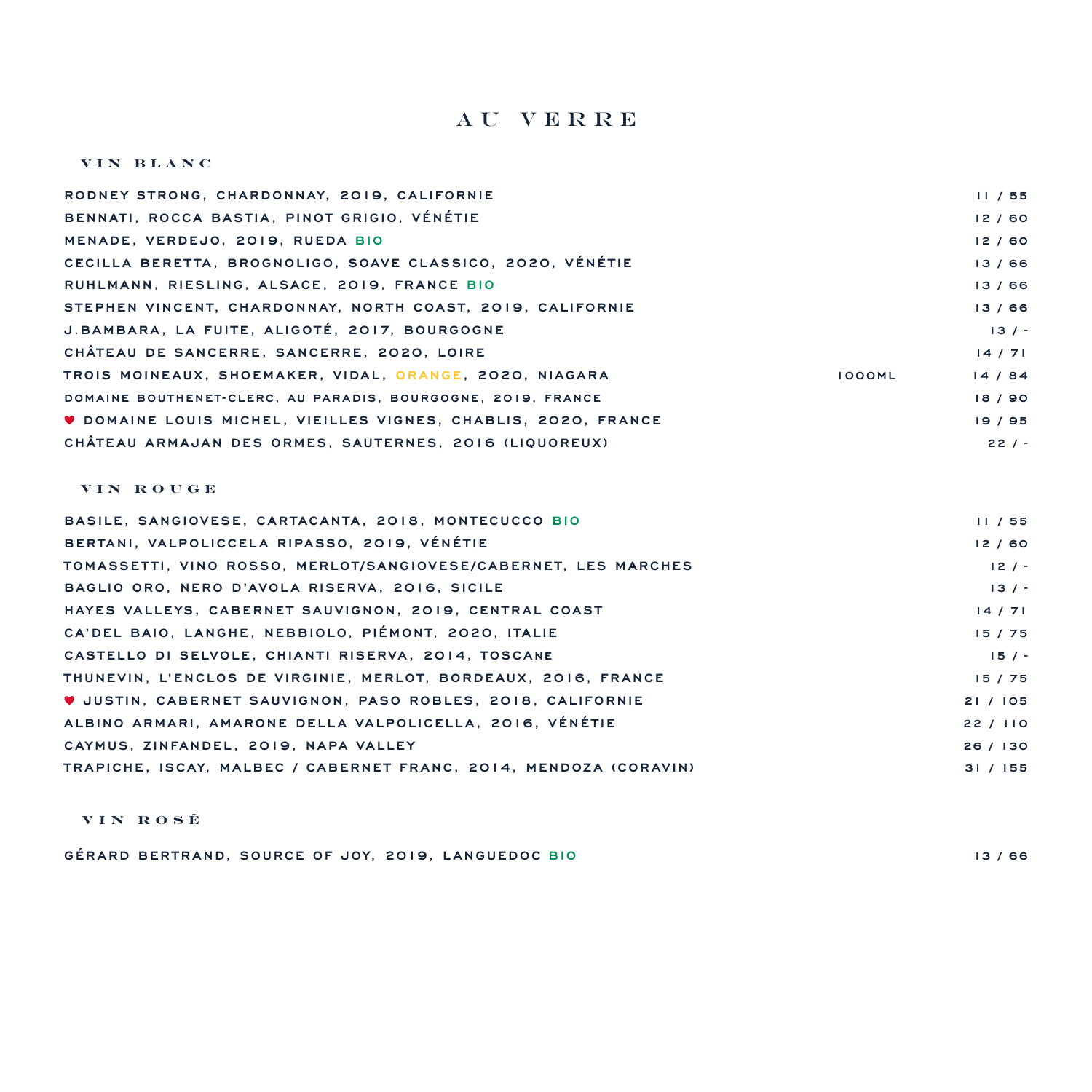## vin Blanc

#### **ALLEMAGNE**

| ROBERT WEIL, RIESLING, TROKEN, 2017, RHEINGAU                        | 100 |
|----------------------------------------------------------------------|-----|
| HEYL ZU HERRNSHEIM, RIESLING NIERSTEIN BRUDESBERG, 2006, RHEINHESSEN | 125 |
|                                                                      |     |
| <b>AUTRICHE</b>                                                      |     |
| MARTIN MUTHENTHALER, GRÜNER VELTLINER, SPITZER, 2017, WACHAU         | 110 |
| HIEDLER, MAXIMUM, RIESLING, 2016, KAMPTAL BIODYNAMIE                 | 165 |

### **CANADA**

| CULMINA, GRUNER VELTLINER, UNICUS, 2019, MARGARET'S BENCH               | 85  |
|-------------------------------------------------------------------------|-----|
| V L'IMPARFAIT NÉGOCIANT, CHARDONAY, RAMIREZ, 2019, PRINCE EDWARD COUNTY | 105 |
| TROIS MOINEAUX, CHARDONNAY TÊTE DE CUVÉE, 2018, TWENTY MILE BENCH       | 120 |
| CHECKMATE, KNIGHT'S CHALLENGE, CHARDONNAY, 2015, VALLÉE DE L'OKANAGAN   | 180 |

### **É T A T S - U N I S**

| TRUCHARD VINEYARD, ROUSSANE, 2019, CARNEROS                              | 95  |
|--------------------------------------------------------------------------|-----|
| <b>V DUCKHORN, CHARDONNAY, DECOY LIMITED EDITION, 2020, SONOMA COAST</b> | 125 |
| ORIN SWIFT, MANNEQUIN, 2019, NAPA VALLEY                                 | 140 |
| CHALK HILL, CHARDONNAY, ESTATE BOTTLED, 2019, CHALK HILL                 | 150 |
| DARIOUSH, VIOGNIER, 2017, NAPA VALLEY                                    | 150 |
| MINER, CHARDONNAY, 2017, NAPA VALLEY                                     | 195 |
| MAYACAMAS VINEYARDS, CHARDONNAY, 2017 MT. VEEDER                         | 225 |

#### **F R A N C E**

| CHÂTEAU TUILERIE DU PUY. ENTRE-DEUX-MERS. 2021. BORDEAUX     | 60 |
|--------------------------------------------------------------|----|
| DOMAINE DU HAUT-BOURG, SAUVIGNON, 2020, LOIRE                | 66 |
| CHÂTEAU DE SANCERRE, SANCERRE, 2020, LOIRE                   | 71 |
| DOMAINE JEAN-MARC BROCARD, CHABLIS, 2020                     | 77 |
| DOMAINE DU CHARDONNAY, CHABLIS, 2020                         | 78 |
| DOMAINE CÉLINE ET FRÉDÉRIC GUEGUEN. PETIT CHABLIS. 2020      | 89 |
| MICHEL BRÉGEON, GORGES, MUSCADET SÈVRE ET MAINE, 2013, LOIRE | 96 |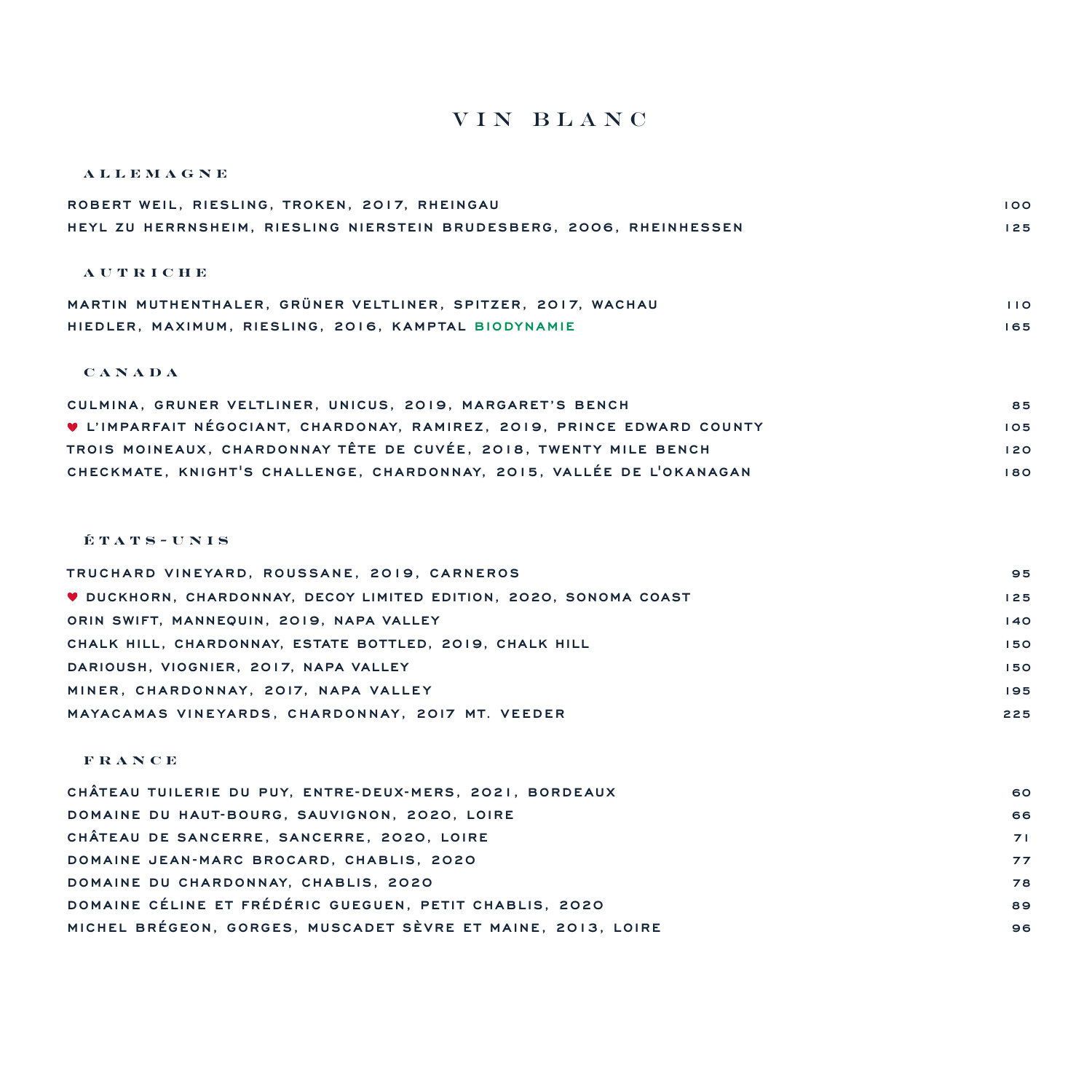## vin Blanc

#### **FRANCE (SUITE)**

| GÉRARD BERTRAND, CHÂTEAU DE L'HOSPITALET, 2019, LANGUEDOC-ROUSSILLON BIO                   | 100 |
|--------------------------------------------------------------------------------------------|-----|
| CHARLOTTE & THOMAS CARSIN, CLOS DE L'ÉLU, DÉSIRADE, SAUVIGNON, 2016, LOIRE BIO             | 100 |
| SIMONET FEBVRE, CHABLIS IER CRU, 2018                                                      | 110 |
| DOMAINE DU CHARDONNAY, CHABLIS IER CRU MONTMAINS, 2018                                     | 120 |
| DOMAINE MOREAU-NAUDET, CHABLIS VIEILLES VIGNES, 2018                                       | 120 |
| DOMAINE JP GROSSOT, CHABLIS IER CRU LES FOURNEAUX, 2015 BIO                                | 125 |
| LANDRON, LE PONCEAU, MUSCADET, 2016, LOIRE                                                 | 125 |
| <b>V DOMAINE LOUIS MICHEL, CHABLIS IER CRU SÉCHET, 2018</b>                                | 130 |
| DOMAINE PATTES LOUP, VENT D'ANGE, 2018, CHABLIS BIO                                        | 130 |
| MOREAU-NAUDET, CHABLIS IER CRU LES VAILLONS, 2015                                          | 130 |
| DOMAINE BOTT-GEYL, FURSTENTUM GRAND CRU, GEWURZTRAMINER, 2009, ALSACE BIODYNAMIE           | 135 |
| DOMAINE CHEVALIER, LADOIX, BOIS DE MONT, 2016, BOURGOGNE                                   | 135 |
| PIERRE PRIEUR, SANCERRE, LES MONTS DAMNÉS, 2018, LOIRE                                     | 135 |
| LUCIEN LE MOINE, CHARDONNAY, 2016, BOURGOGNE                                               | 140 |
| DOMAINE GERMAIN, LES JARRONS, SAINT-ROMAIN, 2017, BOURGOGNE                                | 143 |
| DOMAINE SYLVAIN PATAILLE, CHARDONNAY ROSE, 2017 BOURGOGNE                                  | 145 |
| DOMAINE OSTERTAG, MUENCHBERG GRAND CRU, RIESLING, 2015, ALSACE BIODYNAMIE                  | 150 |
| U JEAN MARC ROULOT, 2016, BOURGOGNE                                                        | 155 |
| DOMAINE DE CHEVILLARD, ROUSSETTE DE SAVOIE, ALTESSE, 2016, SAVOIE BIO                      | 160 |
| MARC COLIN, SAINT-AUBIN IER CRU EN REMILLY, 2016, BOURGOGNE                                | 169 |
| DOMAINE LOUIS MICHEL ET FILS, CHABLIS IER CRU, VAULORENT, 2018                             | 170 |
| JEAN-CLAUDE BACHELET, SAINT-AUBIN, LES CHAMPLOTS, 2017, BOURGOGNE                          | 180 |
| CHÂTEAU TALBOT, CAILLOU BLANC, 2018, MÉDOC                                                 | 200 |
| DOMAINE LOUIS MICHEL ET FILS, CHABLIS GRAND CRU, VAUDÉSIR, 2013                            | 230 |
| JEAN-PAUL ET BENOIT DROIN, CHABLIS GRAND CRU, LES CLOS, 2015                               | 240 |
| FRANÇOIS MIKULSKI, MEURSAULT, PORUZOTS, 2014, BOURGOGNE                                    | 255 |
| PHILIPPE PACALET, SAINT-AUBIN, IER CRU LES MURGERS DES DENTS DE CHIEN, 2016, BOURGOGNE BIO | 285 |
| DOMAINE DE LA VOUGERAIE, VOUGEOT IER CRU, LE CLOS BANC DE VOUGEOT, 2015, BOURGOGNE         | 345 |
| JEAN-CLAUDE BOISSET, CORTON-CHARLEMAGNE, GRAND CRU, 2014, BOURGOGNE                        | 350 |
| PHILIPPE PACALET, MEURSAULT, 2018, BOURGOGNE                                               | 405 |
| LUCIEN LE MOINE, MEURSAULT, IER CRU CHARMES, 2016, BOURGOGNE                               | 500 |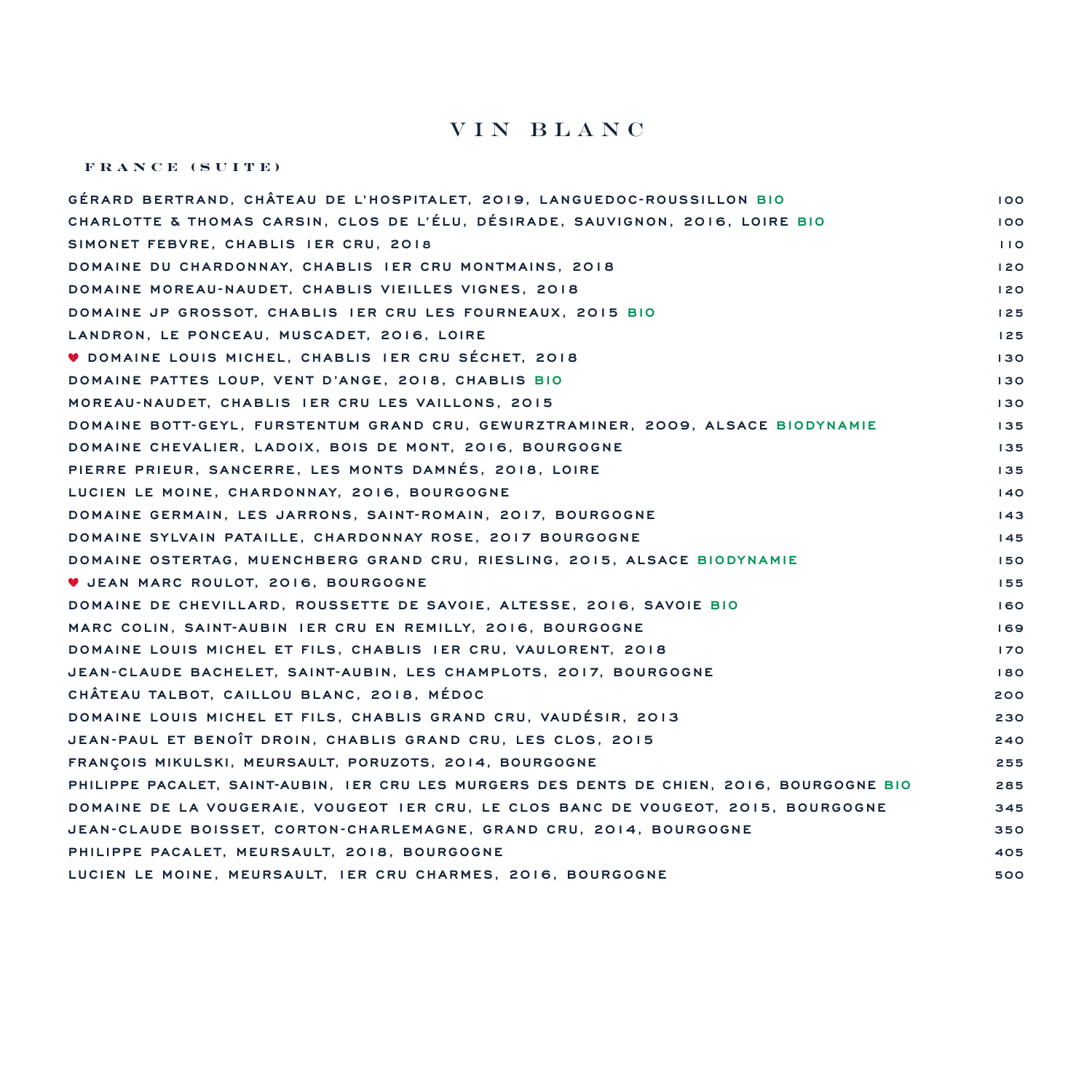## vin Blanc

| GRÈCE                                             |     |
|---------------------------------------------------|-----|
| MYLONAS, SAVATIANO, 2020, KERATEA                 | 60  |
| MILIARAKIS' WINERY, VIDIANO, 2020, CRÈTE          | 75  |
| V VENETSANOS, GIANNAS, ASSYRTIKO, 2018, SANTORINI | 125 |
|                                                   |     |

### **I T A L I E**

| CASALE, TREBBIANO, ORANGE, 2017, TOSCANE BIO                       | <b>71</b> |
|--------------------------------------------------------------------|-----------|
| LA SCOLCA, GAVI, CORTESE, 2020, PIÉMONT                            | 80        |
| SONO MONTENIDOLI, FIORE, VERNACCIA DI SAN GIMIGNANO, 2015, TOSCANE | 105       |
| V GINI, SOAVE CLASSICO, CONTRADA SALVARENZA, 2020, VÉNÉTIE BIO     | 120       |

#### **PORTUGAL**

| ANSELMO MENDES. VINHO VERDE. ALVARINHO. 2015 | 69  |
|----------------------------------------------|-----|
| ♥ DRUIDA, ENCRUZADO RESERVA, 2016, DÃO       | 100 |
|                                              |     |

### **SLOVÉNIE**

| MARJAN SIMCIC, OPOKA CRU, CHARDONNAY, 2016 |  |  |
|--------------------------------------------|--|--|
|--------------------------------------------|--|--|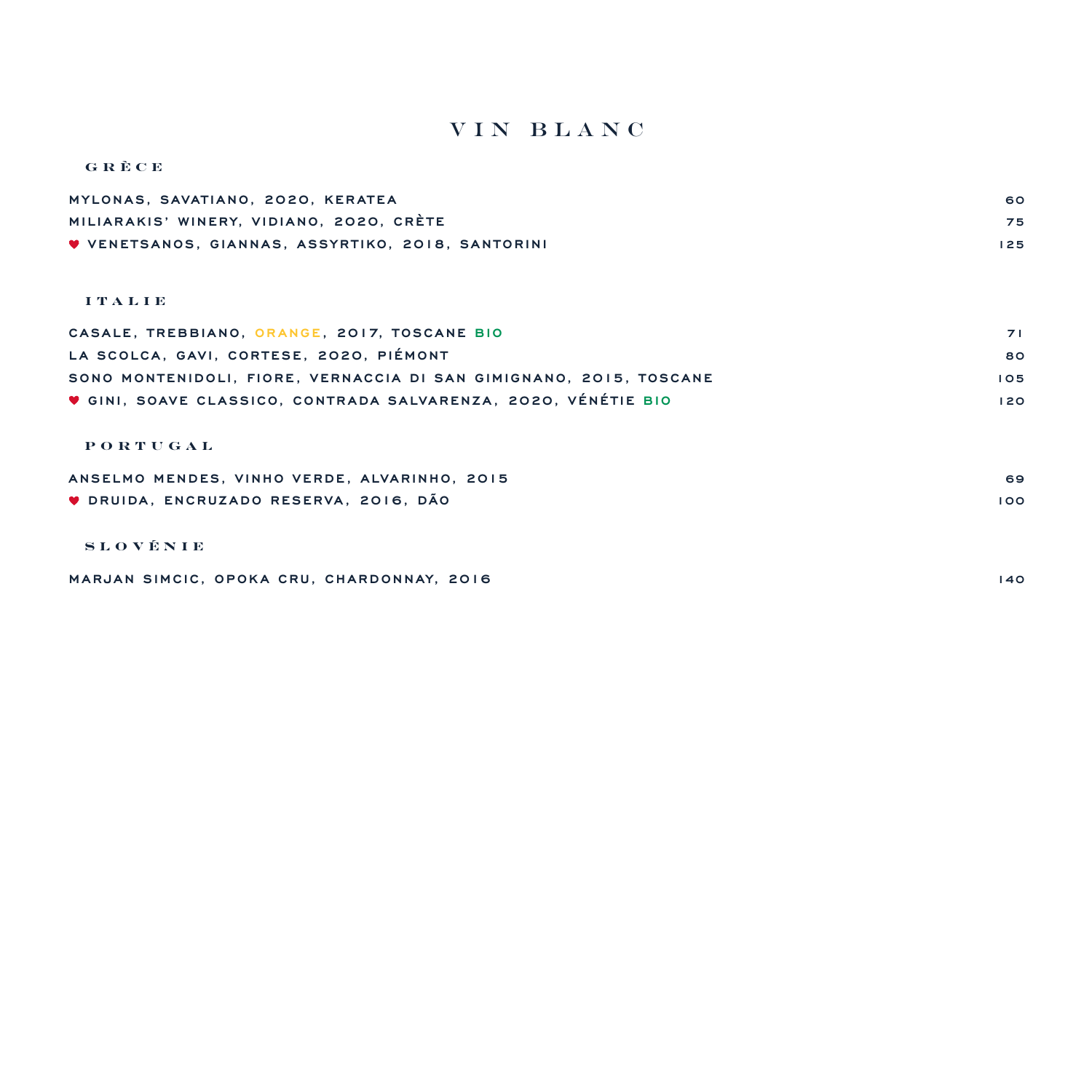## vin Rouge

| <b>ALLEMAGNE</b>                                                              |      |
|-------------------------------------------------------------------------------|------|
| WEINGUT HEXAMER, FRÜHBURGUNDER, ROTWEIN TROCKEN, 2011, NAHE                   | 145  |
| ARGENTINE                                                                     |      |
| FAMILIA CASSONE, OBRA PRIMA, MAXIMUS, MALBEC, 2014, MENDOZA                   | 130  |
| ZUCCARDI, JOSÉ ZUCCARDI, MALBEC, 2014, MENDOZA                                | 130  |
| RED SCHOONER, VOYAGE 7, MALBEC, ARGENTINE                                     | 155  |
| TRAPICHE, ISCAY, MALBEC / CABERNET FRANC, 2014, MENDOZA                       | 155  |
| <b>CANADA</b>                                                                 |      |
| 13TH STREET WINERY, SANDSTONE, GAMAY, 2016, FOUR MILE CREEK                   | 90   |
| MARTIN'S LANE, PINOT NOIR, SIMES VINEYARD, 2014, KELOWNA                      | 230  |
| ESPAGNE                                                                       |      |
| BODEGAS VEGALFARO, VINO DE PAGO DE LOS BALAGUESES, SYRAH, 2016, UTIEL REQUENA | 150  |
| GOYO GARCIA VIADERO, FINCA VALDEOLMOS, 2015, RIBERA DEL DUERO BIO             | 165  |
| DOMINIO ROMANO, RDR, 2014, RIBERA DEL DUERO BIO                               | 180  |
| ALTO MONCAYO, AQUILON, GRENACHE, 2016, BORJA                                  | 350  |
| ÉTATS-UNIS                                                                    |      |
| SIMI, CABERNET SAUVIGNON, 2017, ALEXANDER VALLEY                              | 100  |
| CAYMUS, ZINFANDEL, 2019, NAPA VALLEY                                          | 130  |
| ♥ BUEHLER, CABERNET-SAUVIGNON, 2017, ST-HELENA                                | 140  |
| ARNOT-ROBERTS, SYRAH, 2017, SONOMA COAST                                      | 155  |
| MARIMAR TORRES, MAS CAVALLS, PINOT NOIR, 2013, SONOMA COAST                   | 170  |
| LURTON, ACAIBO, 2012, SONOMA COAST                                            | 230  |
| NICOLAS JAY, PINOT NOIR, 2015, WILLAMETTE VALLEY                              | 240  |
| HALL, COEUR, CABERNET SAUVIGNON, 2017, ST. HELENA                             | 250  |
| TRINCHERO, MARIO'S, CABERNET SAUVIGNON, 2013, NAPA VALLEY                     | 305  |
| MAYACAMAS VINEYARDS, CABERNET SAUVIGNON, 2015, MT. VEEDER                     | 425  |
| CHATEAU MONTELENA, THE MONTELENA ESTATE, 2015, NAPA VALLEY                    | 465  |
| JOSEPH PHELPS, INSIGNIA, 2015, NAPA VALLEY                                    | 650  |
| OPUS ONE, 2010, NAPA VALLEY                                                   | 1200 |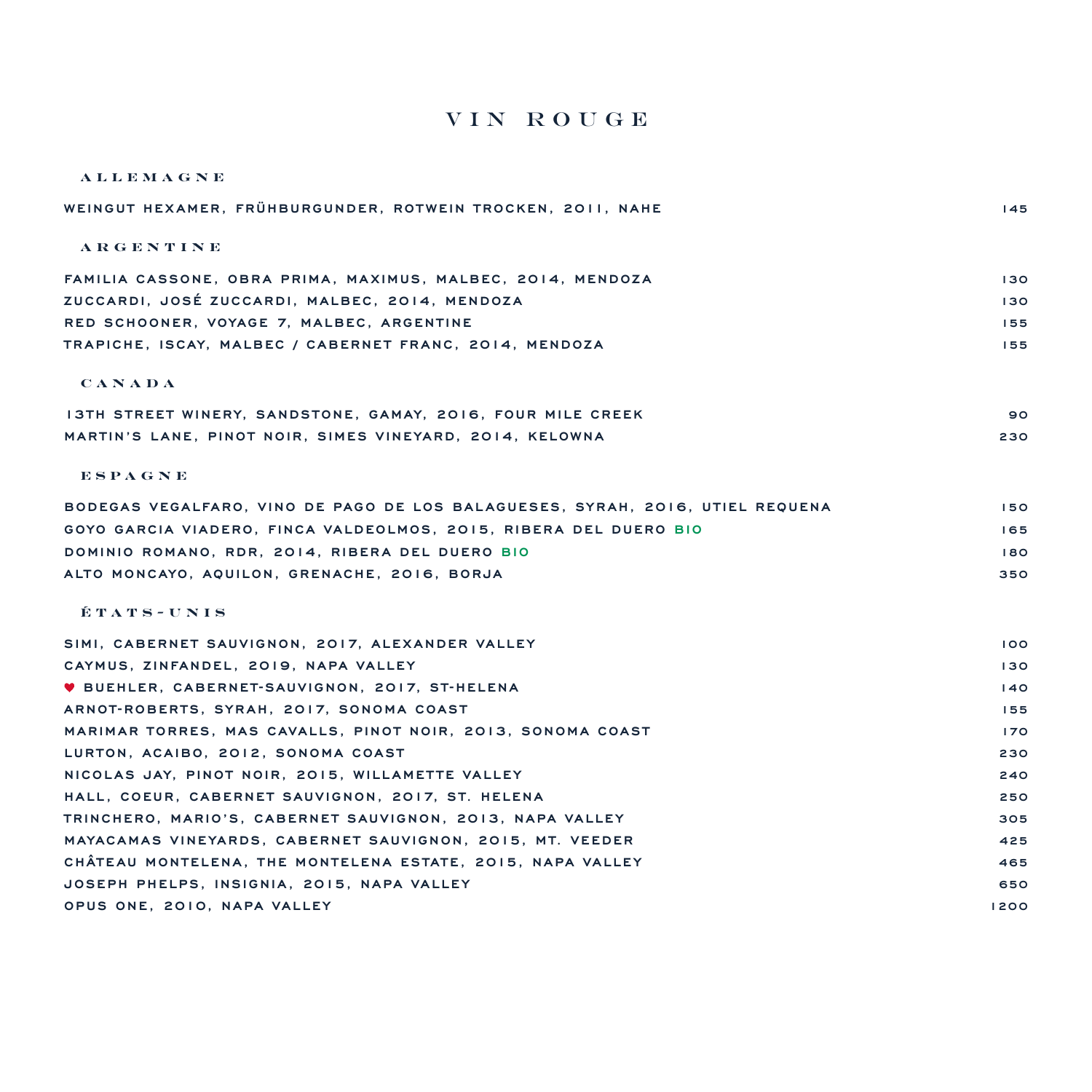## vin Rouge

#### **ITALIE**

| CANTINA TOLLO. BEVI. MONTEPULCIANO D'ABRUZZO. 2019. ABRUZZES BIO           | 55  |
|----------------------------------------------------------------------------|-----|
| LANFORA, CABERNET SAUVIGNON, 2018, TOSCANE                                 | 75  |
| MUSELLA, VALPOLICELLA SUPERIORE, 2018, VÉNÉTIE BIO                         | 80  |
| GIACOMO FENOCCHIO. BARBERA D'ALBA. 2019. PIÉMONT                           | 85  |
| ♥ SELVAPIANA, CHIANTI RUFINA, 2019, TOSCANE                                | 85  |
| BISCARIS, CERSUOLO DI VITTORIA, FRAPPATO / NERELLO MASCALESE, 2016, SICILE | 95  |
| FRANZ HAAS, LAGREIN, 2016, ALTO ADIGE                                      | 100 |
| VIGNA LENUZZA, SCHIOPPETTINO, 2016, FRIOUL                                 | 105 |
| SAN FELICE, ROSSO DI MONTALCINO, CAMPOGIOVANNI, 2019, TOSCANE              | 110 |
| MARTINELLA, VIVERA, ETNA ROSSO, 2013, ETNA BIO                             | 125 |
| MOSCONE, BAROLO, 2015, PIÉMONT                                             | 125 |
| TENUTA REGALEALI, ROSSO DEL CONTE, NERO D'AVOLA, 2014, SICILE              | 125 |
| V VIGNA DACAPO, BARBERA D'ASTI, 2014, PIEMONT BIO                          | 125 |
| MONTERAPONI, CHIANTI CLASSICO, 2017, TOSCANE                               | 135 |
| TENUTE DETTORI, OTTOMARZO, 2015, SARDAIGNE                                 | 135 |
| LA CIARLIANA, VIGNA 'SCIANELLO, 2015, TOSCANE BIO                          | 140 |
| V VAL DEL CORTI, CHIANTI CLASSICO RISERVA, 2017, TOSCANE                   | 142 |
| SELVAPIANA, BUCERCHIALE, CHIANTI RUFINA RISERVA, 2013, TOSCANE             | 150 |
| CASTELLO ROMITORIO, BRUNELLO DI MONTALCINO, 2015, TOSCANE                  | 155 |
| NOVAIA, AMARONE DELLA VALPOLICELLA, CORTE VAONE, 2015, VÉNÉTIE             | 165 |
| LA MAGIA, BRUNELLO DI MONTALCINO, 2015, TOSCANE                            | 200 |
| CA'VIOLA, BAROLO, SOTTOCASTELLO DI NOVELLO, 2015                           | 210 |
| BIONDI SANTI, ROSSO DI MONTALCINO, 2017, TOSCANE                           | 250 |
| BORGOGNO, BAROLO, CANNUBI, 2010, PIÉMONT                                   | 250 |
| BARICCI, BRUNELLO DI MONTALCINO, MONTOSOLI, 2013, TOSCANE BIO              | 255 |
| FANTINO CONTERNO, BAROLO, CASTELLETO VIGNA PRESSENDA, 2013, PIÉMONT        | 255 |
| ROAGNA, BAROLO, LA PIRA, 2012, CASTIGLIONE FALLETO, PIÉMONT                | 285 |
| PASOUA. AMARONE DELLA VALPOLICELLA. MAI DIRE MAI. 2010. VÉNÉTIE            | 305 |
| BIONDI SANDI, BRUNELLO DI MONTALCINO, 2013, TOSCANE                        | 650 |
|                                                                            |     |